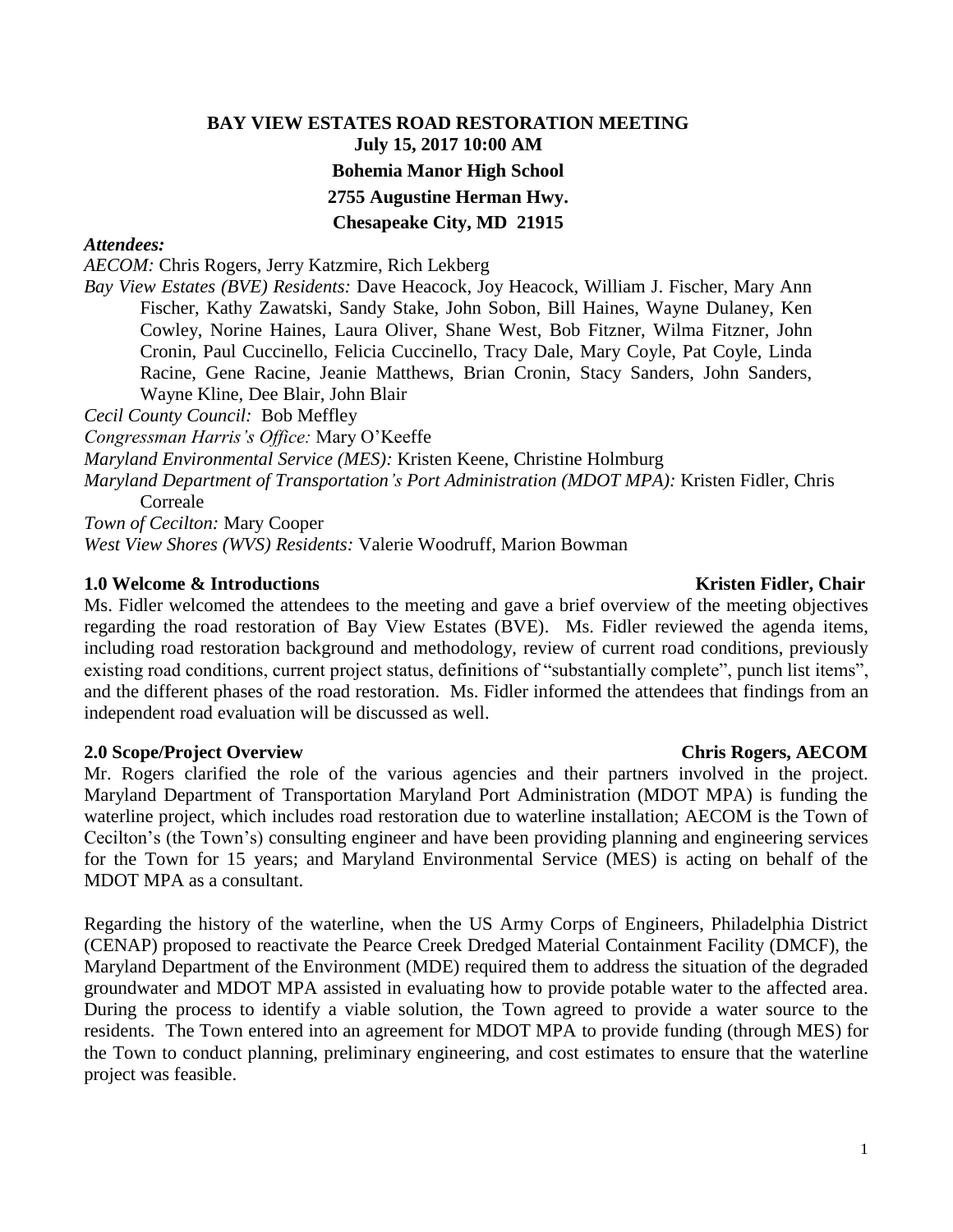Upon determining that the waterline installation to provide potable water from the Town to the affected area was feasible, the Town and MDOT MPA entered into a Grant Agreement, which was the vehicle that guaranteed the funding for the future water system project. The Town was obligated by the Grant Agreement to bid the project, hire the contractors, and to oversee the installation of the water system. The Town contracted AECOM to conduct those services; MDOT MPA is funding all activities. All invoices, contractors' pay requests, deliverables, plans, and bid documents are reviewed by MDOT MPA and MES.

The Grant Agreement was executed in early 2015; in January 2015 the Pearce Creek Implementation Committee (PCIC) was formed to keep stakeholders informed and updated on project status and to provide feedback. In January 2016, AECOM, on behalf of the Town, advertised for bids for the two phases of the project: the Transmission Main and the Distribution Main.

The Distribution Main project details the road restoration within the communities. The original plans and specifications for road restoration required that the single lane where the pipeline was installed would be restored to its original condition and any other damage was the responsibility of the contractor at no cost to the Town. At the pre-bid meeting on January 29, 2016, contractors raised serious concerns regarding the unknown risk of the provision that they would be responsible for any other damage. The contractors stated that the adjacent roads would be damaged by the pipeline installation activities and construction equipment, and they could not provide an accurate estimate and requested a more comprehensive road restoration specification. AECOM evaluated various alternatives to address the contractors' concerns. In regards to BVE, the solution was that the full width of all roads will be milled down 3.0 inches and the millings hauled away. In WVS, the full width of all roads would be milled down 3.0 inches and replaced with two layers of asphalt equaling 3.5 inches since the WVS original road condition consisted of asphalt. The millings from WVS would be placed in the previously milled areas of BVE, graded, compacted and overlaid with two layers of tar and chip. The cost for this added work would be an additional \$345,000, which was approved by MDOT MPA. On February 12, 2016, AECOM issued an addendum to the plans and specifications that the road restoration would be the fullwidth of all the roads in the communities.

### **3.0 Road Restoration Background and Methodology Gerald Katzmire, AECOM**

Mr. Katzmire, the Construction Services Manager for AECOM, stated that AECOM met with the contractor, Reybold Construction, and their paving subcontractor, American Paving, to discuss the road restoration in BVE prior to beginning the project. The paving subcontractor did not recommend putting tar and chip on top of the 3.0 inch millings due to observing how granular the millings material was in the field. The paving subcontractor stated that the petroleum from the tar and chip would not adhere to the millings and would instead seep to the bottom; other options were investigated. The contractor, with the approval of AECOM, decided to use a road reclaimer, which pulverizes material to obtain an appropriate grain size. Bramble Construction, a well-known and experienced paving contractor completed the road restoration work, not Reybold. This "change in plan" now involved spreading the millings from WVS on top of the existing tar and chip, and then the road reclaimer mixed the existing BVE tar and chip road with WVS millings about 8 inches deep and pulverized the material; this blend became the base for the final tar and chip layers. A road grader was brought in to shape the road and the roads were then rolled to compact the tar and chip. Mr. Katzmire stated that the tar and chip was laid down in two layers: the first layer had 3/8 inch stone and the second layer had ¼ inch stone. Bramble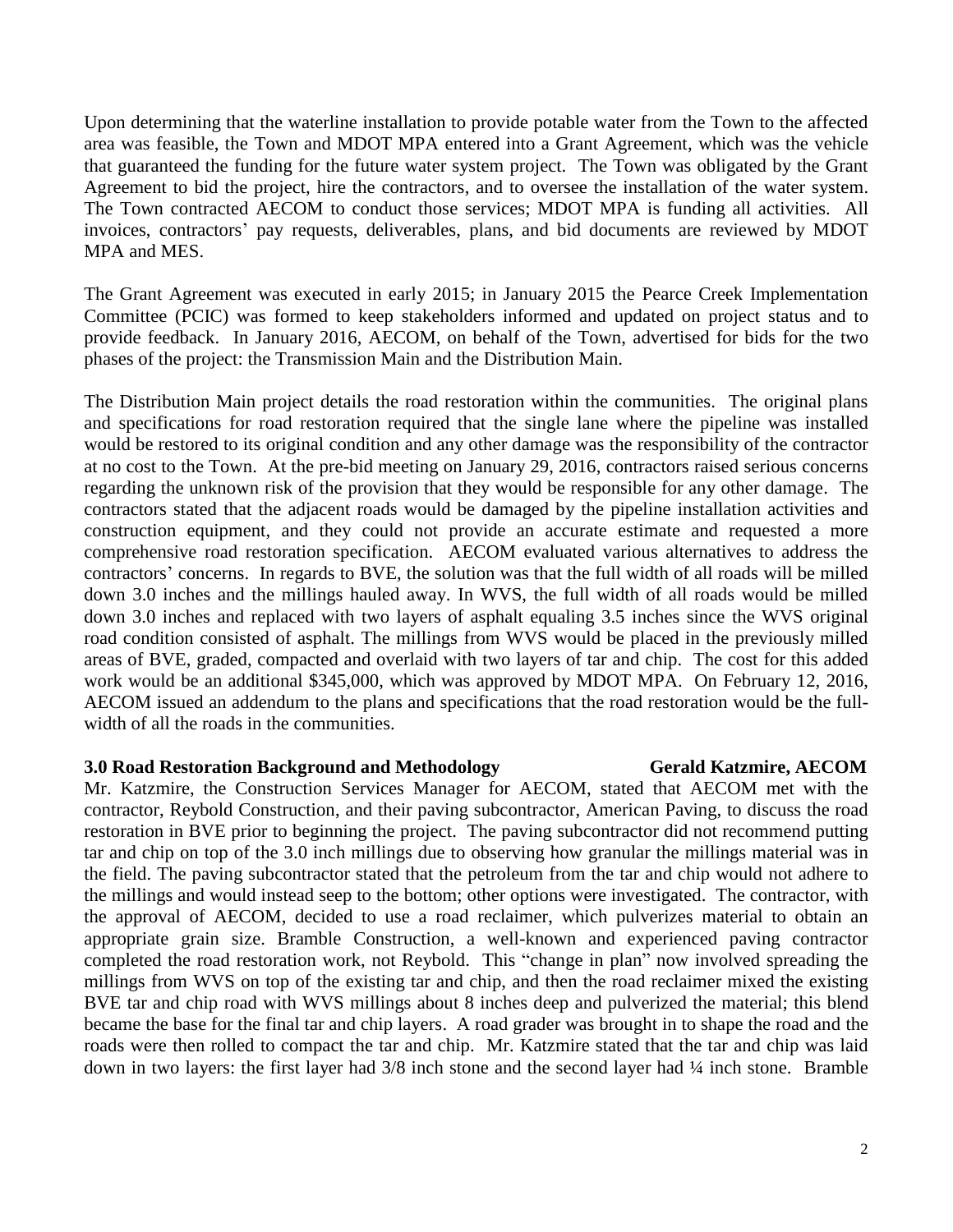used all the proper equipment and it was a professional tar and chip job. The tar and chip was rolled and compacted after each layer.

### **4.0** Review of Road Conditions **Gerald Katzmire, AECOM**

Meeting attendees were shown a video of the tar and chip installation at BVE, as well as video of before and after conditions for the road restoration project. Mr. Katzmire stated, regarding correspondence from residents received by AECOM stating that there were chunks in the road, the photos and videos show that there are no existing chunks. It is AECOM's position that the subgrade of the road has been enhanced by reclaiming both the millings and the existing tar and chip into the existing bank-run base, and by reshaping and compacting it. There were other concerns submitted to AECOM that the road had been widened in some areas by as much as six feet; the post-construction survey determined that the road was widened by four feet in one location. AECOM will request that the contractor remove the extended tar and chip in that location to bring the road back to its original width.

Regarding the term "substantial completion" - this means the point at which the project can be used for its intended purpose. Once the contractor states that the project is "substantially complete," a "punch list" of remaining items that still need to be completed is then triggered. Currently, the project has not yet been deemed officially "substantially completed" because the *waterline* currently cannot be used for its intended purpose due to the fact that the flush tests and potability testing remain underway. Once the water in pipeline is considered potable, this part of the project will be deemed "substantially completed" and a punch list will be created; at that time the contractor will have 30 days to complete the items on the punch list, upon which the project will reach "final completion." Concerns submitted by residents to AECOM regarding trenching, road widening, etc. are considered punch list items. On one of the roads, some settling has occurred in the trench area. The trench settling will either be addressed by the punch list if it becomes a nuisance, or the one-year warranty on this phase of the road restoration – the one year period begins at the point of "final completion" of the Distribution Main contract. Mr. Katzmire reminded the meeting attendees that there will also be a final application of tar and chip layer after the completion of the third and next phase of the project (i.e. road restoration subsequent to completion of the on-lot hook-up phase of the project; there will be a one year warranty on that as well, commencing at "final completion" of the on-lot contract). Mr. Katzmire noted that roads that did not have any pipeline installed were also restored to match the rest of the community. MDOT specification speed humps were also installed, and now BVE has two more speed humps than were originally present, as requested by the residents.

Mr. Katzmire recapped: 1) The punch list for the project has not been triggered yet, so there are remaining, outstanding repairs yet to be completed as part of the punch list work (specific examples of punch list items include: repairing settled trenches, replacing damaged roadway signs, repairing the end of driveways, etc.); and 2) an additional road restoration effort will occur at the end of the on-lot contract (phase 3). There will be 10,000 square yards of tar and chip added, restoration of any damages, and a fog coat/seal applied, which will paint the top layer black to help bind the gravel.

# **6.0** Independent Road Review Mark Wolcott, MES

Ms. Fidler stated that MDOT MPA shares the goal and commitment of the communities for a quality end product. MDOT MPA reached out to a roadway construction expert, Mark Wolcott, with MES, who is unaffiliated with the project. Mr. Wolcott has worked for MES for the past year as a Senior

# **5.0 Current Project Status Gerald Katzmire, AECOM**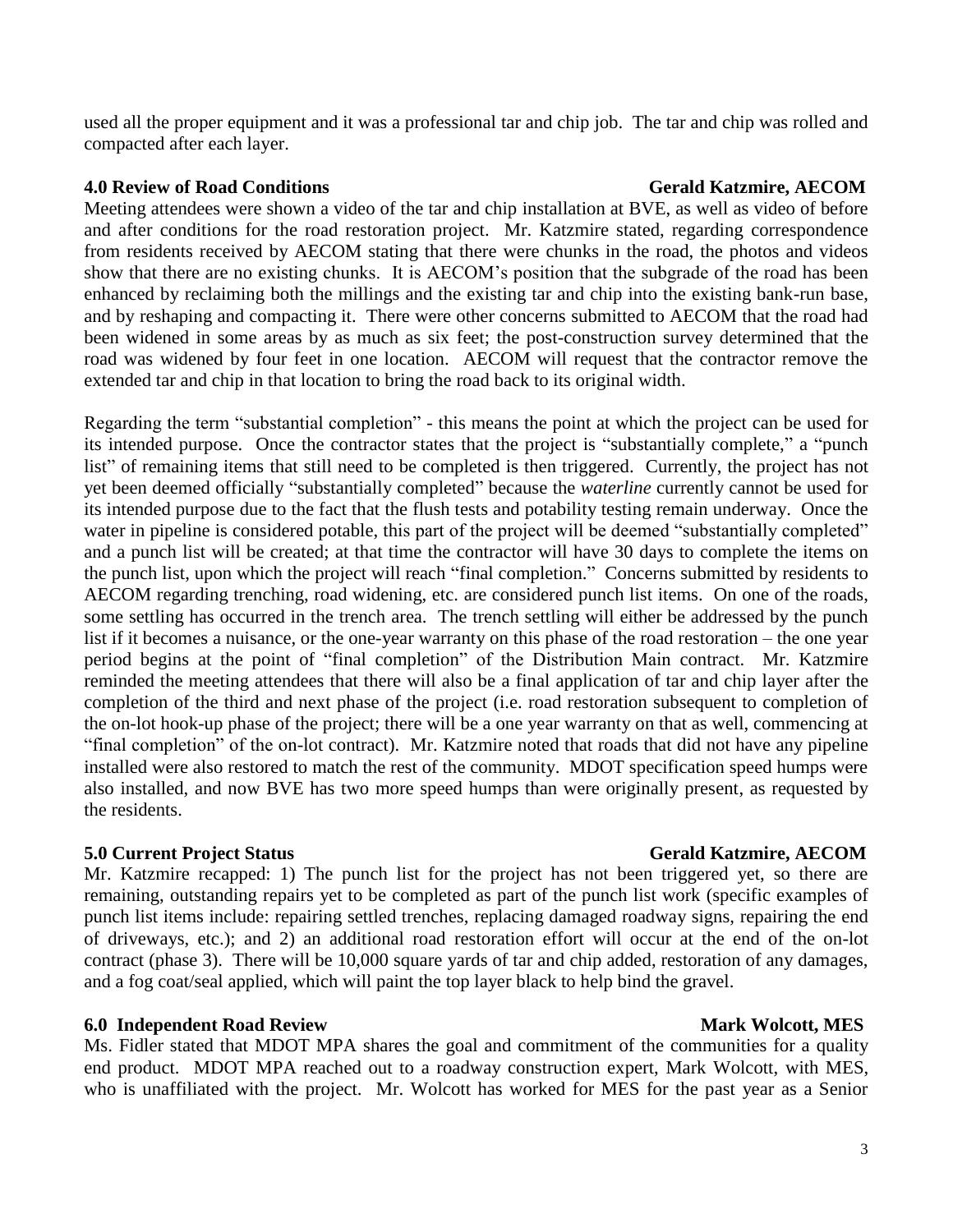Engineer in a separate department from the MES staff that works on the Pearce Creek Project. During this past year he has worked with the MDOT State Highway Administration (SHA) on the replacement of aging drainage pipes in Western Maryland. Previously, he worked for MDOT SHA for 29 years completing testing and quality control of materials, as well as serving as the Director of the Office of Materials and Technology. Mr. Wolcott visited the BVE neighborhood and the Pearce Creek project site to familiarize himself with the job.

Mr. Wolcott stated that listening to the feedback of contractors at pre-bid meetings is important and benefits making good decisions regarding the bid documents and road specifications. Based on the site visits, there are still some minor items to be completed, but it is not a completed product yet. Mr. Wolcott concluded that the crown that is present in the restored roads is not excessive and is a good component of any road; the roads are within good standards of road construction. Regarding the reclaiming, Mr. Wolcott believes that it provides a good base for a finished product, and the reuse of millings from WVS supports beneficial reuse of materials, which is a priority for MDOT SHA and across other government agencies; he believes that the communities should be proud of this component of the project. Mr. Wolcott stated that he will still be present as the project continues and will listen to ongoing comments and concerns.

## **7.0 Community Feedback Community Members**

A resident expressed a concern regarding the placement of chunks of material down the middle of the road. Mr. Katzmire stated that the chunks observed were millings from WVS asphalt, which ranged in thickness; however, the asphalt was then pulverized via the reclaimer to reduce the size. The millings were placed down the center of the road to help create the crown, then reclaimed, graded, spread out, and rolled; tar and chip was then placed on the subgrade. A resident asked what the depth of the asphalt was when it was milled from WVS. Mr. Katzmire replied that the depth of the WVS millings was about 2-2.5 inches and some dirt was included.

There was a concern that the original road was milled down three inches and removed along with the base material creating a substandard subgrade. Ms. Fidler stated that in the original specification, prior to the decision regarding enhancements, the original road was going to be completely removed and the material taken off-site; the changed specification called for the reclamation of the existing road along with millings from WVS. Another resident raised a concern regarding the quality of the material used as well as a concern regarding Chesapeake Circle where the tar and chip was placed on top of dirt. Mr. Katzmire replied that all of the material used came from WVS; the road strength of a subgrade can be scientifically proven and the BVE subgrade was enhanced.

Mr. Haines stated that there has been poor communication during this process and that the WVS millings were always too chunky. Mr. Haines also stated that the crowns were not needed and that some of the crowns are not in the center of the road. Mr. Haines expressed concern that the roads have ripples in them and that snow plows will not be able to drive over them during the winter. Mr. Haines explained that previously there were 57 years of compacted dirt roads and 20 years of existing tar and chip that was milled. Mr. Haines expressed a preference for the original roads, not the improved roads. Mr. Katzmire stated that the roads are better than the original roads, but it was done in a different manner than was originally planned/intended and communicated.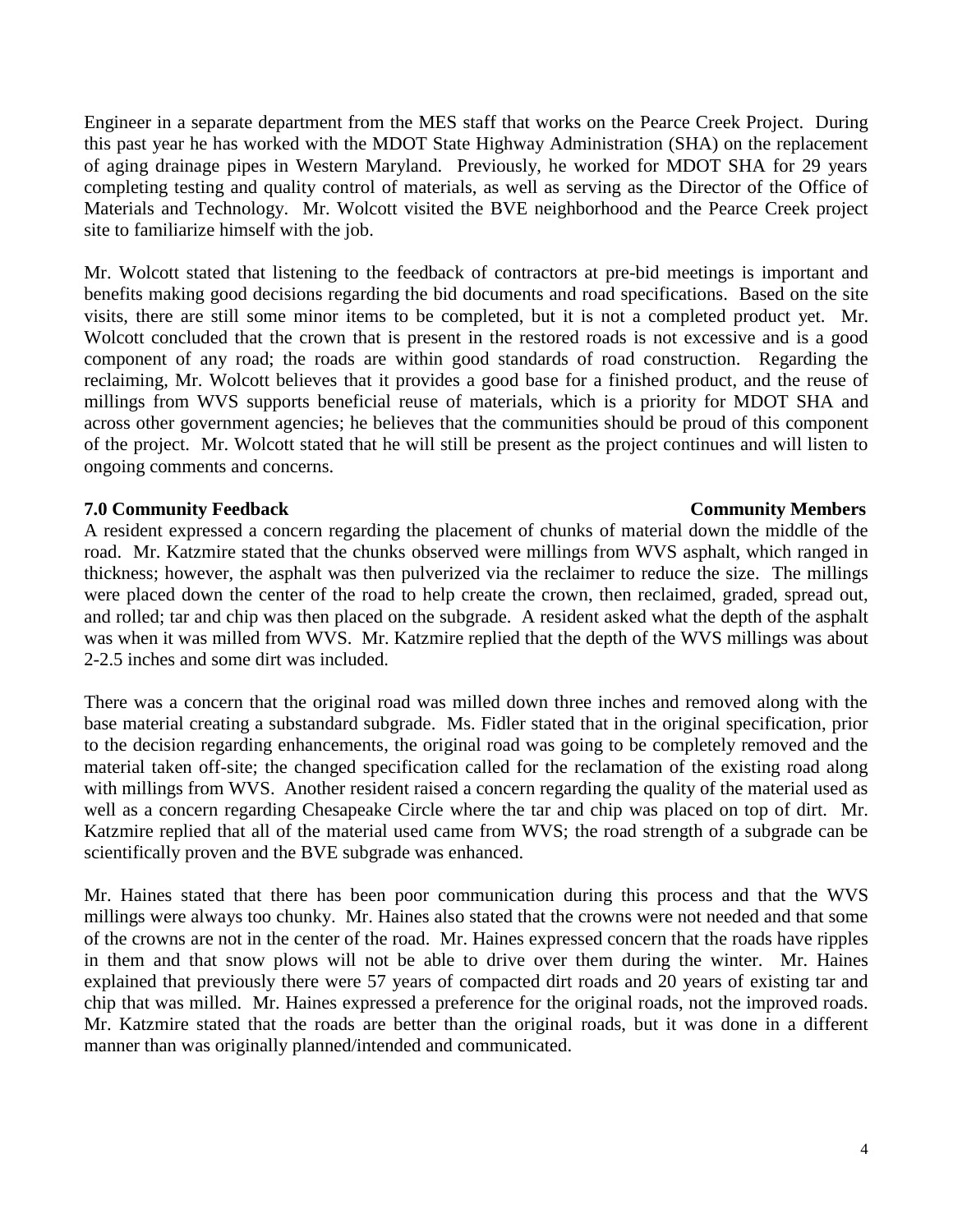Mr. Cowley stated that he moved to BVE in 1989 and there was a 30-year old dirt road. Residents would pull plows to level the road and most homeowners wanted to keep it dirt. A homeowner put down two coats of tar and chip, and pot holes were addressed by a contractor. Mr. Cowley expressed concern that the contractor went down too deep and destroyed the "good" subgrade. Mr. Rogers stated that there were many ruts and drainage problems and that the subgrade had been compromised. Mr. Katzmire stated that the tar and chip was  $\frac{3}{4}$  inch thick; he reminded the attendees that tar and chip is very different than asphalt as a roadway surface material and was originally used as a way to minimize dust from dirt roads.

A resident thanked all parties for their continued stamina on the project and stated that at the Maryland Drive and Chesapeake Circle intersection, with the large amount of dirt in the base, the tar is not attaching and it is lifting and creating a seam. There is a concern that future traffic will make it worse. Mr. Katzmire reiterated that the dirt has always been present and now includes angular gravel. Mr. Katzmire also reminded the attendees that tar and chip is not a structural road surface and is subject to damage; however the pre-construction roads in BVE were tar and chip. Mr. Wolcott confirmed that tar and chip is not a structural road and stated that tar and chip is a surface treatment. Ms. Correale stated that all jobs have blemishes on them and reminded the attendees that the punch list is still to come. Ms. Correale recommended adding the road lifting concern at the Maryland Drive and Chesapeake Circle intersection to the punch list. Mr. Haines reiterated his concern that the snowplow will remove the road and BVE did not get the road base that they were promised. Mr. Katzmire replied that there are skids and runners on snow plows to prevent snowplows from tearing up the road.

Ms. Fidler stated, regarding the communication issue, that the PCIC meetings provide project updates and also stated that the original road restoration plan and specifications were not implemented due to the engineering constraints that were previously mentioned. There could have been better communication to the communities regarding these changes. The original promise was that the roads would be restored to their pre-existing conditions and the contractor conveyed that they could not put the roads back to pre-construction levels from an engineering stand point. Ms. Fidler committed MDOT MPA to improve and increase communications with the residents moving forward.

Mr. Sanders asked how long the road is expected to last. Mr. Wolcott stated that roads have a regiment of cycles of rehabilitation and maintenance. Tar and chip could last 8-15 years before maintenance is needed; however, the lifespan is dependent on traffic, etc. Mr. Sanders requested a warranty of longer than one year and also requested MDOT MPA to consider installation of an asphalt road since the community has had 1.5 years of inconvenience. Mr. Sanders also requested assurances that the road will be repaired if it drastically deteriorates. Mr. West stated that the roads look improved, but that there is a concern that when the material was milled into the dirt, the tar will stick to the sand and then will be pulled up since tar does not bind well to sand. Mr. Rogers (AECOM) stated that if the millings did not make it to the edge of the roadway, then the reclaimer pulverized the existing tar and chip; there was an on-site inspector looking for problem areas throughout the process.

Ms. Fitzner expressed a concern on the poor communication regarding the roadway specifications changing. Ms. Fitzner stated that BVE was willing to share roadway restoration expenses with MDOT MPA. The road in front of Ms. Fitzner's property is now sinking and will likely be a punch list item. Ms. Fitzner is appreciative of the information that there will be a punch list to take care of the smaller items, as well as another layer of tar and chip once the next phase is completed. Ms. Fitzner asked for